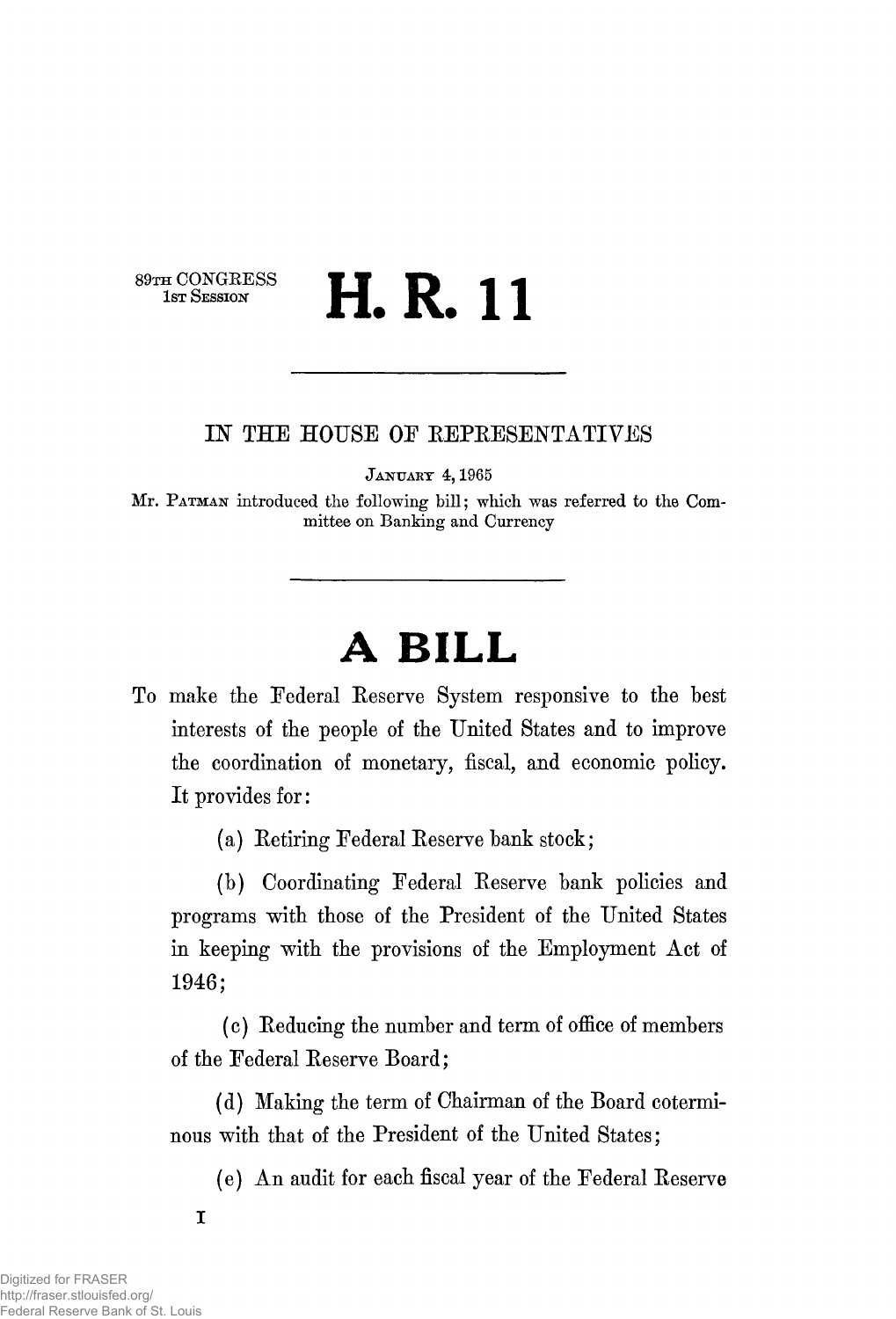Board and the Federal Reserve banks and their branches by the Comptroller General of the United States;

(f) Funds to operate the Federal Reserve System to be appropriated by the Congress, of the United States.

**1** *<i>Be it enacted by the Senate and House of Representa-*2 *tives of the United States of America in Congress assembled,* 

# 3 RETIREMENT OF FEDERAL RESERVE BANK 4 STOCK

5 SECTION 1. (a) The last sentence of the first paragraph 6 of section 2 of the Federal Reserve Act (12 U.S.C. 222) is 7 amended by changing "subscribing and paying for stock" to 8 read "obtaining a certificate of membership".

9 (b) The last sentence of the third paragraph of such 10 section 2 (12 U.S.C. 282) is amended by changing "sub-H scribe to the capital stock of such Federal reserve bank in a 12 sum equal to 6 per centum of the paid-up capital and sur-13 plus of such bank, one-sixth of the subscription to be payable 14 on call of the organization committee or of the Board of  $15$ Governors of the Federal Reserve System, one-sixth within ^ three months and one-sixth within six months thereafter, **17** and the remainder of the subscription, or any part thereof, 18 shall be subject to call when deemed necessary by the Board ^ of Governors of the Federal Reserve System, said payments  $20$  to be in gold or gold certificates." to read "obtaining a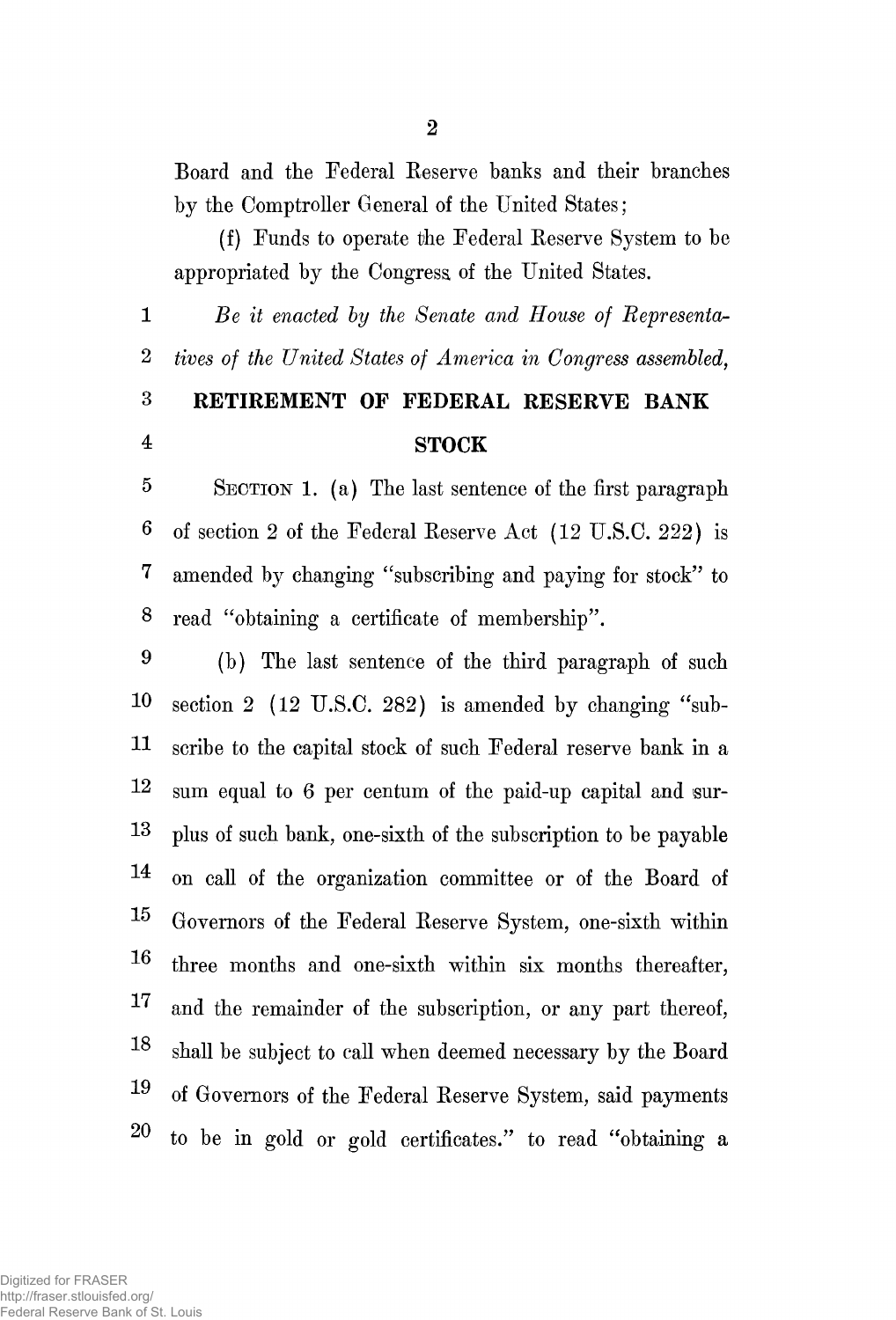1 certificate of membership pursuant to the provisions of this 2 Act."

3 (c) The fourth paragraph of such section 2 (12 U.S.C. 4 502) is repealed.

5 (d) The paragraphs which, prior to the repeal made 6 by subsection (c) of this section, were the eighth, ninth, 7 tenth, eleventh, and twelfth paragraphs of such section 2 8 (12 U.S.C. 283-286) are repealed.

9 (e) The first sentence of the last paragraph of such 10 section 2 (12 U.S.C . 281) is repealed.

11 SEC. 2. (a) The last sentence of the first paragraph of 12 section 4 of the Federal Reserve Act is amended by 13 changing "a subscription to the capital stock of" to read 14 "an application for a certificate of membership in".

15 (b) The second paragraph of such section is amended 16 (1) by changing "when the minimum amount of capital 17 stock prescribed by this Act for the organization of any 18 Federal reserve bank shall have been subscribed and al-19 lotted," to read "when the organization committee shall 20 deem that a sufficient proportion of eligible banks have 21 applied for membership in a Federal Eeserve bank in 22 process of organization,", (2) by striking "the amount of 23 capital stock and the number of shares into which the same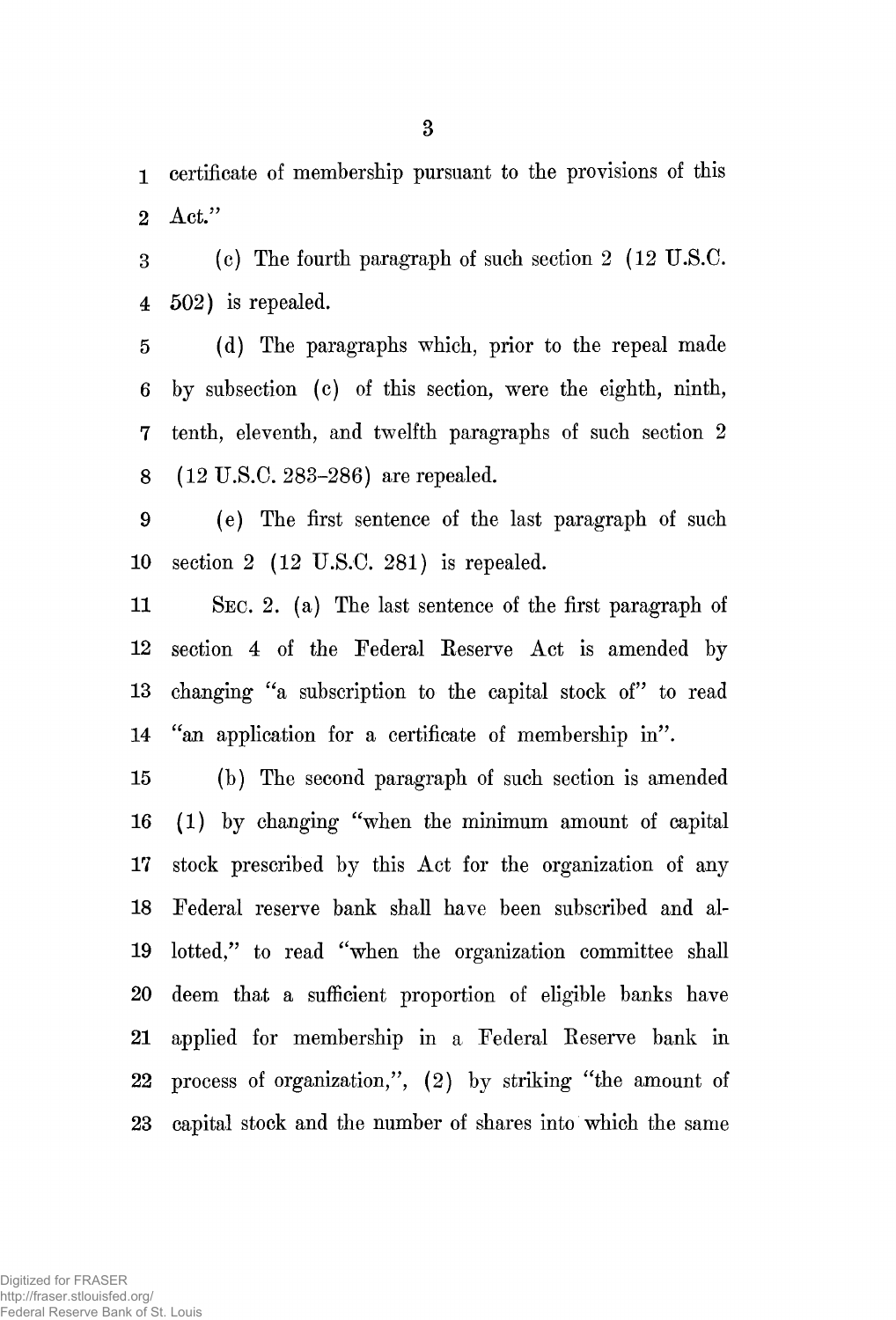1 is divided/', (3) by changing "subscribed to the capital 2 stock of" to read "applied for membership in", (4) by 3 striking "and the number of shares subscribed by each", 4 and (5) by changing "subscribed or may thereafter sub-5 scribe to the capital stock of" to read "applied or may there-6 after apply for membership in".

7 (c) The subparagraph numbered "Eighth" of the fourth 8 paragraph of such section 4 (12 U.S.C. 341) is amended 9 by striking "stock".

10 (d) The tenth paragraph of such section 4 is amended H by changing "stock-holding" to read "member".

12 (e) The second sentence of the twelfth paragraph of 13 such section 4 is amended by changing "subscriptions to 14 the capital stock" to read "applications for membership". 1 5 SEC. 3. Section 5 of the Federal Eeserve Act (12 16 U.S.C. 287) is amended to read :

## 17 **6666 CERTIFICATES OF MEMBERSHIP**

18 "SEC. 5. (a) The Federal Reserve banks shall have no 1® capital stock.

20 " (b) A bank applying for membership in the Federal 21 Reserve System at any time after the date of enactment of 22 this subsection shall submit such application, in accordance 23 with the regulations of the Federal Reserve Board, to the 24 Federal Reserve bank of its district. Such application shall  $25$  be accompanied by a membership fee of \$10, which shall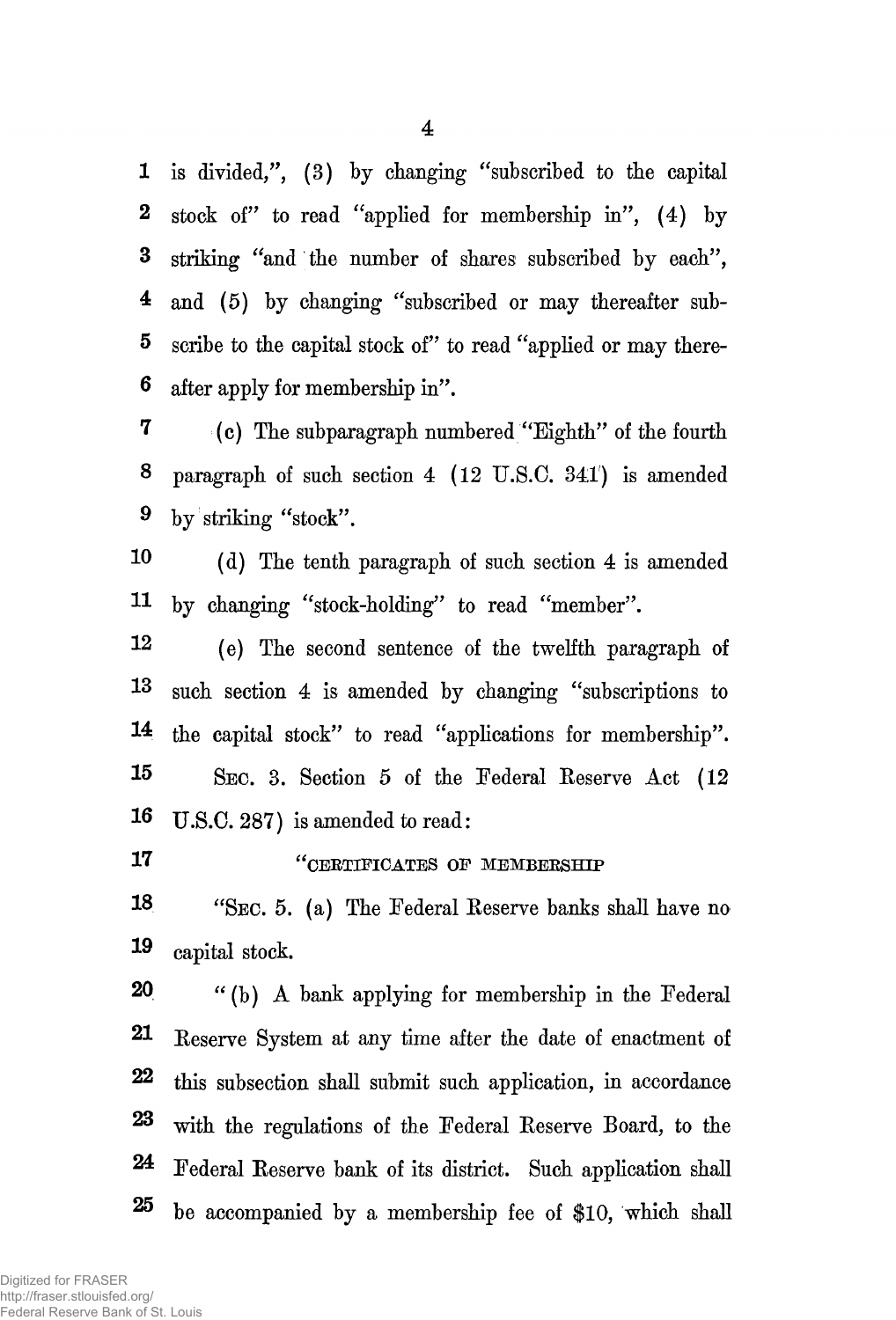1 not be refundable unless such application is disapproved or 2 withdrawn before approval.

3 " (c) Upon the approval of an application submitted 4 pursuant to subsection (b) of this section, the Federal Re-5 serve bank shall issue to the applicant a certificate attesting 6 the membership of the applicant in such Federal Reserve 7 bank and in the Federal Reserve System.

8 " (d) When a member bank voluntarily liquidates, it 9 shall surrender its certificate of membership and cease to be 10 a member of the Federal Reserve bank of its district and of 11 the Federal Reserve System."

12 SEC. 4. (a) The first paragraph (12 U.S.C. 288, first 13 paragraph) of section 6 of the Federal Reserve Act is 14 repealed.

15 (b) The second sentence of the paragraph which, prior 1® to the repeal made by subsection (a) of this section, was the second paragraph (12 U.S.C. 288, second paragraph) I 7 18 of such section 6, is amended to read: "The certificate of 19 membership held by said national bank shall be surrendered **20**  to the Federal Reserve bank of its district, and said national 21 bank shall cease to be a member of such Federal Reserve 22 bank and of the Federal Reserve System."

23 SEC. 5. (a) The first paragraph  $(12 \text{ U.S.C. } 289)$  of 24 section 7 of the Federal Reserve Act is amended by striking  $25$  "the stockholders shall be entitled to receive an annual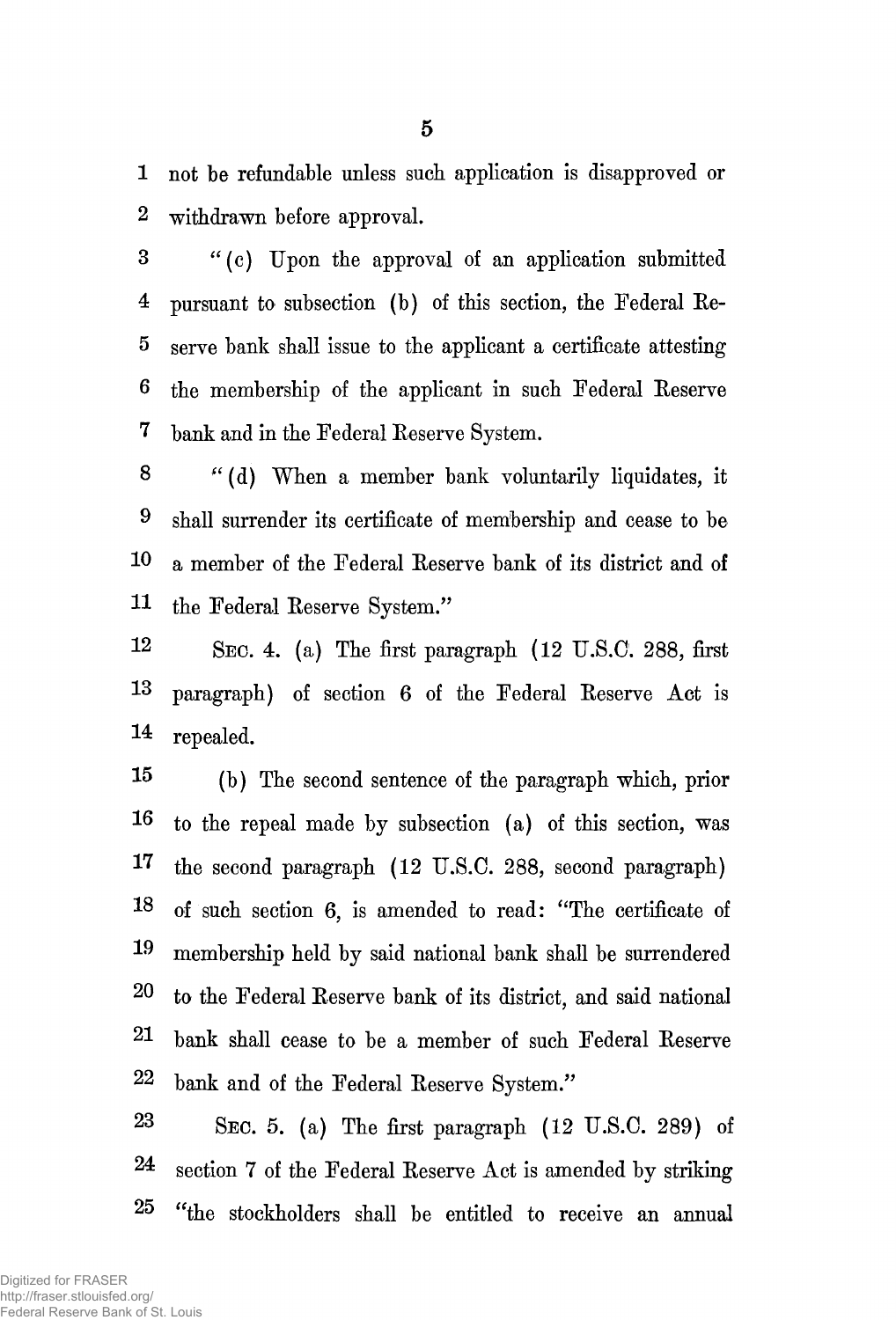1 dividend of 6 per centum on the paid-in capital stock, which 2 dividend shall be cumulative. After the aforesaid dividend 3 claims have been fully met,".

4 (b) The second sentence of the second paragraph (12 5 U.S.C. 290) of such section 7 is amended by striking 6 "dividend requirements as hereinbefore provided, and the 7 par value of the stock,".

8 (0) The third paragraph (12 U.S.C. 531) of such 9 section 7 is amended by striking "capital stock and".

10 SEC. 6. (a) The first paragraph (12 U.S.C. 321, first H paragraph) of section 9 of the Federal Eeserve Act is 12 amended (1) by changing, in the first sentence, "the right  $13$  to subscribe to the stock of" to read "membership in",  $(2)$ 14 by striking the second and third sentences, and (3) by 15 changing, in the last sentence, "stockholder" to read 16 "member".

17 (b) The first sentence of the second paragraph (12 18 U.S.C. 321, second paragraph) of such section 9 is amended 19 by changing "Federal reserve bank stock owned by the 20 national bank shall be canceled and paid for as provided in 21 section 5 of this Act." to read "membership of such national 22 bank shall be extinguished and the certificate of membership 23 canceled as provided in section 5 of this Act."

24 (c) The first sentence of the third paragraph (12 25 U.S.C. 321, third paragraph) of such section 9 is amended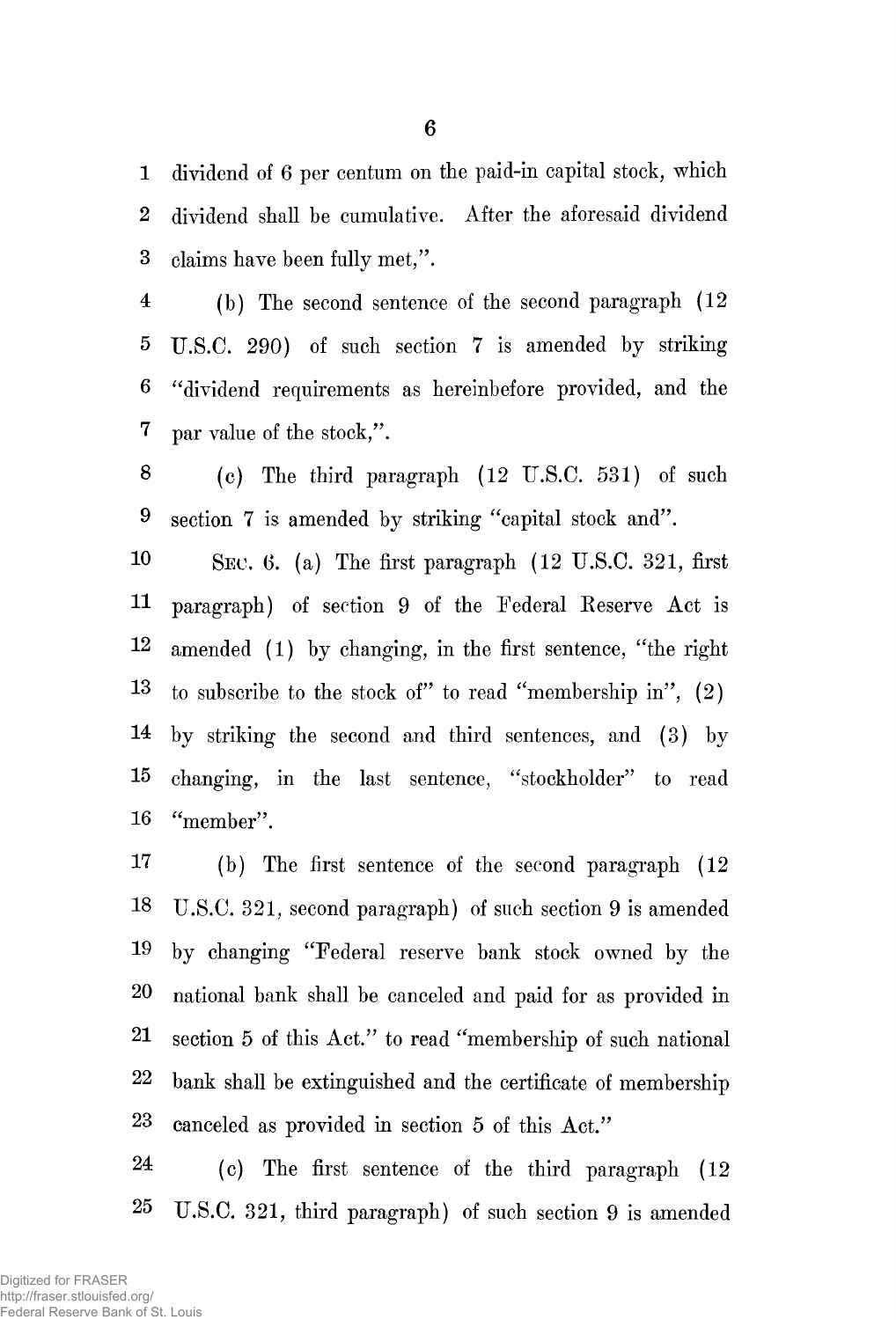1 (1) by changing "stockholder" to read "member", and (2) 2 by changing "stock" to read "membership".

3 (d) The fifth paragraph (12 U.S.C. 323) of such 4 section 9 is repealed.

5 (e) The first sentence of the paragraph which, prior 6 to the repeal made by subsection (d) of this section, was 7 the ninth paragraph (12 U.S.C. 327) of such section 9, is 8 amended by striking out "stock" and inserting in lieu thereof 9 "certificate of membership".

10 (f) The paragraph which, prior to the repeal made by 11 subsection (d) of this section, was the tenth paragraph 12 (12 U.S.C. 328) of such section 9, is amended (1) by 13 changing, in the first sentence thereof, "all of its holdings 14 of capital stock" to read "its certificate of membership", (2) 15 by striking the second proviso of the first sentence thereof, 16 (3) by changing, in the last sentence thereof, "stock hold-17 ings" to read "certificate of membership", and (4) by 18 striking, in the last sentence thereof, "a refund of its cash 19 paid subscription with interest at the rate of one-half of 1 20 per centum per month from date of last dividend, if earned, 21 the amount refunded in no event to exceed the book value 22 of the stock at that time, and shall likewise be entitled to". 23 (g) The paragraph which, prior to the repeal made by 24 subsection (d) of this section, was the sixteenth paragraph 25 (12 U.S.C. 333) of such section 9, is amended (1) by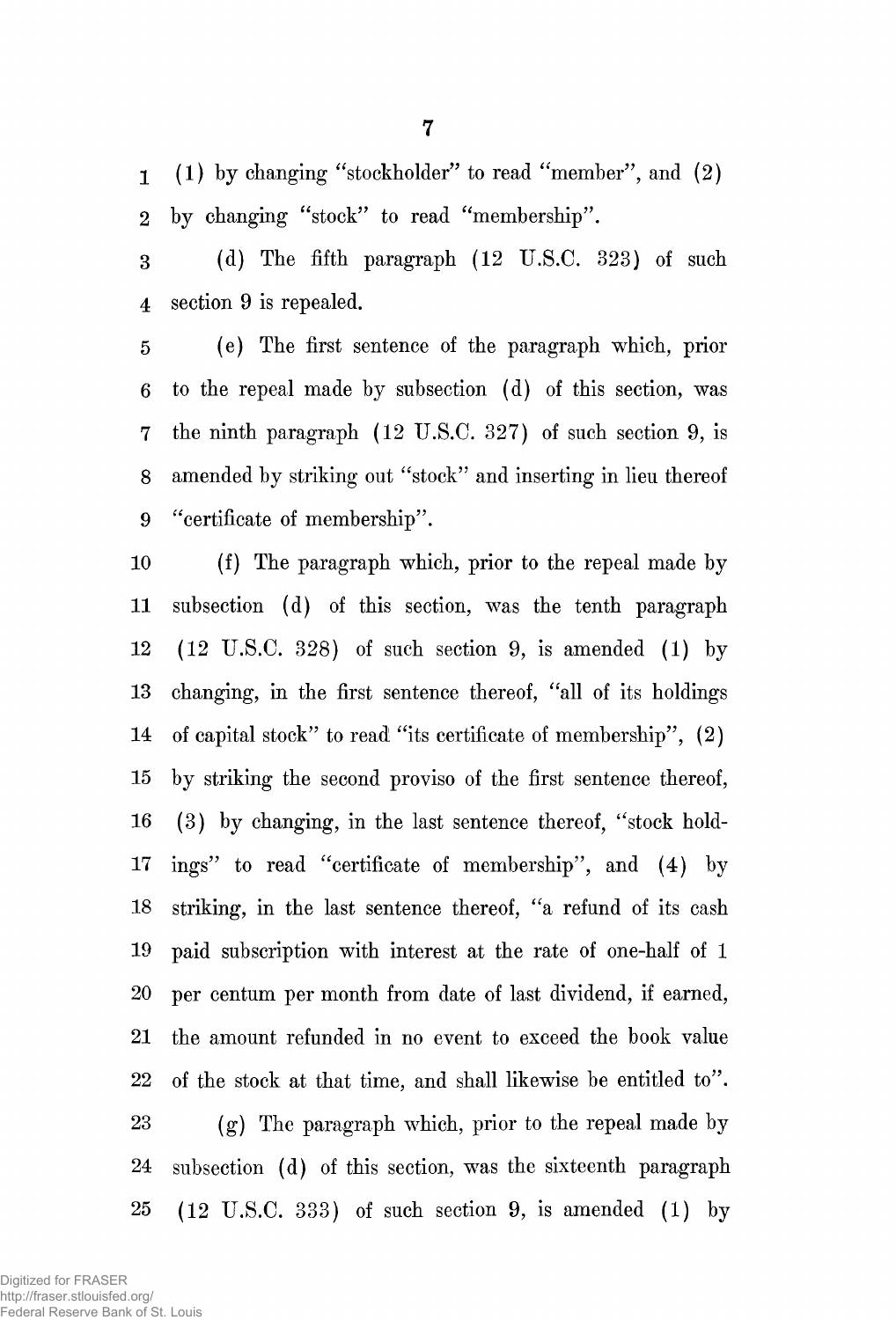1 striking, in the first sentence thereof, ", except that any 2 such savings bank shall subscribe for capital stock of the 3 Federal reserve bank in an amount equal to six-tenths of 1 4 per centum of its total deposit liabilities as shown by the most 5 recent report of examination of such savings bank preceding 6 its admission to membership", (2) by striking all of the 7 remaining sentences of such paragraph except the last seng tence thereof, and (3) by striking, in the last sentence 9 of such paragraph, ", except as otherwise hereinbefore pro-10 vided with respect to capital stock".

11 (h) The paragraph which, prior to the repeal made by 12 subsection (d) of this section, was the twenty-second para-13 graph (12 U.S.C. 337) of such section 9, is amended (1) by 14 changing, in the third sentence thereof, "stock" to read 15 "certificate of membership", and (2) by changing, in the 16 last sentence thereof, "stock" to read "certificates of mem-17 bership".

18 (i) The last paragraph (12 U.S.C. 338) of such seo-19 tion 9 is amended by changing, in the last sentence thereof, 20 "stock" to read "certificates of membership".

21 SEC. 7. The amendments made by the first six sec-22 tions of this Act shall take effect on the thirty-first day after 23 the date of enactment of this Act.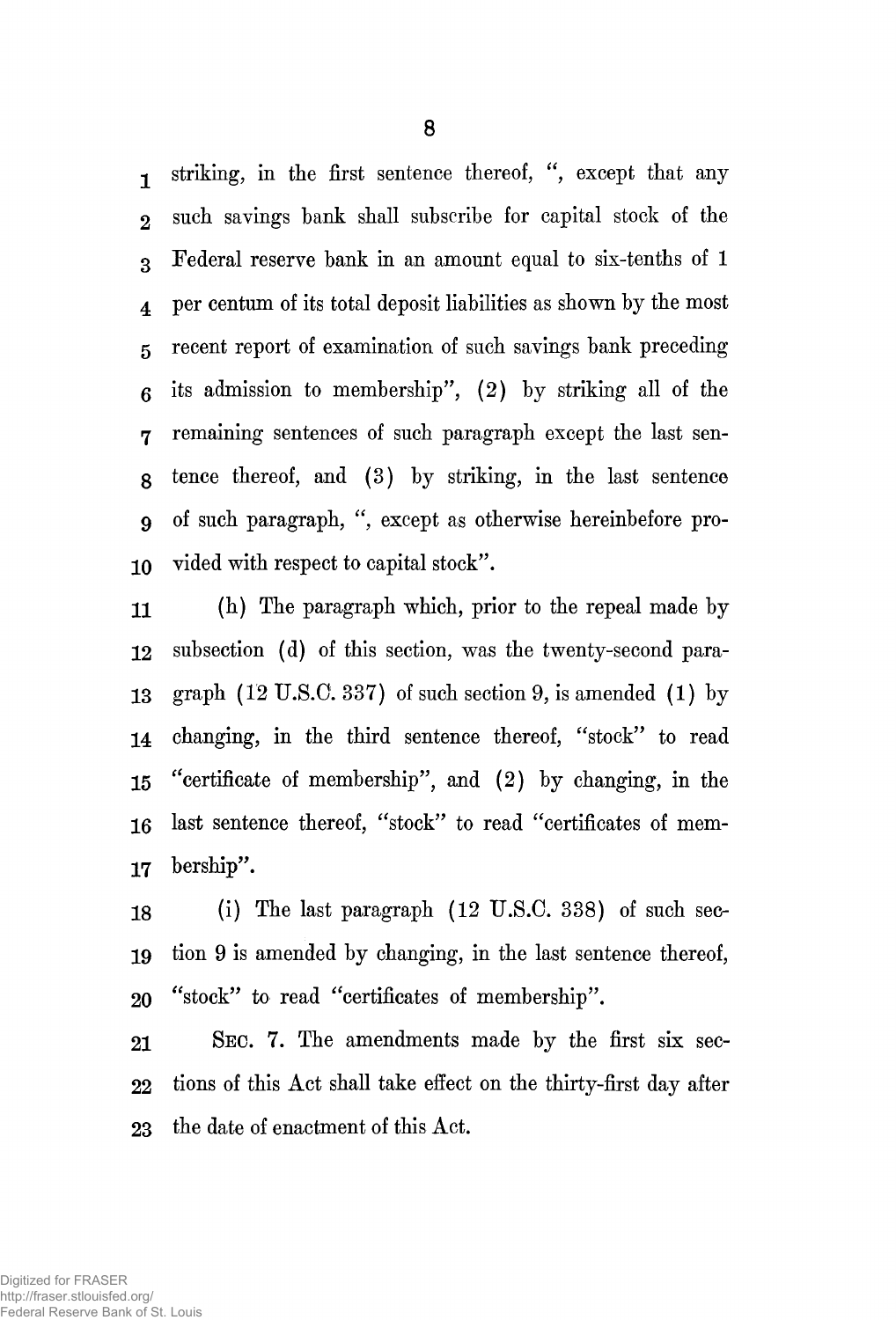1 SEC. 8. (a) Not later than thirty-one days after the date 2 of enactment of this Act, each holder of stock in any Federal 3 Eeserve bank shall surrender such stock to such bank, which 4 shall, as of the thirty-first day after the date of enactment 5 of this Act, cancel and retire the same and pay or credit to 6 such former holder the par value thereof, plus interest at 7 the rate of one-half of one per centum per month from the 8 date of the last dividend, less a membership fee of \$10, 9 which shall not be refundable.

10 (b) Upon the cancellation and retirement of Federal 11 Eeserve bank stock as provided in subsection (a) of this 12 section, each Federal Eeserve bank shall issue to each such 13 former holder thereof a certificate attesting its membership 14 in such Federal Eeserve bank and in the Federal Eeserve  $15$  System.

**16** SEC. 9. The eleventh paragraph of section 9 of the 17 Federal Eeserve Act is amended to read:

18 "Any applying bank shall be eligible for membership **19** if it is an insured bank as defined in subsection (h) of  $20$  section 3 of the Federal Deposit Insurance Act. The capital 21 stock of a State member bank shall not be reduced except 22 with the prior consent of the Federal Eeserve Board,"

 $H.R. 11--2$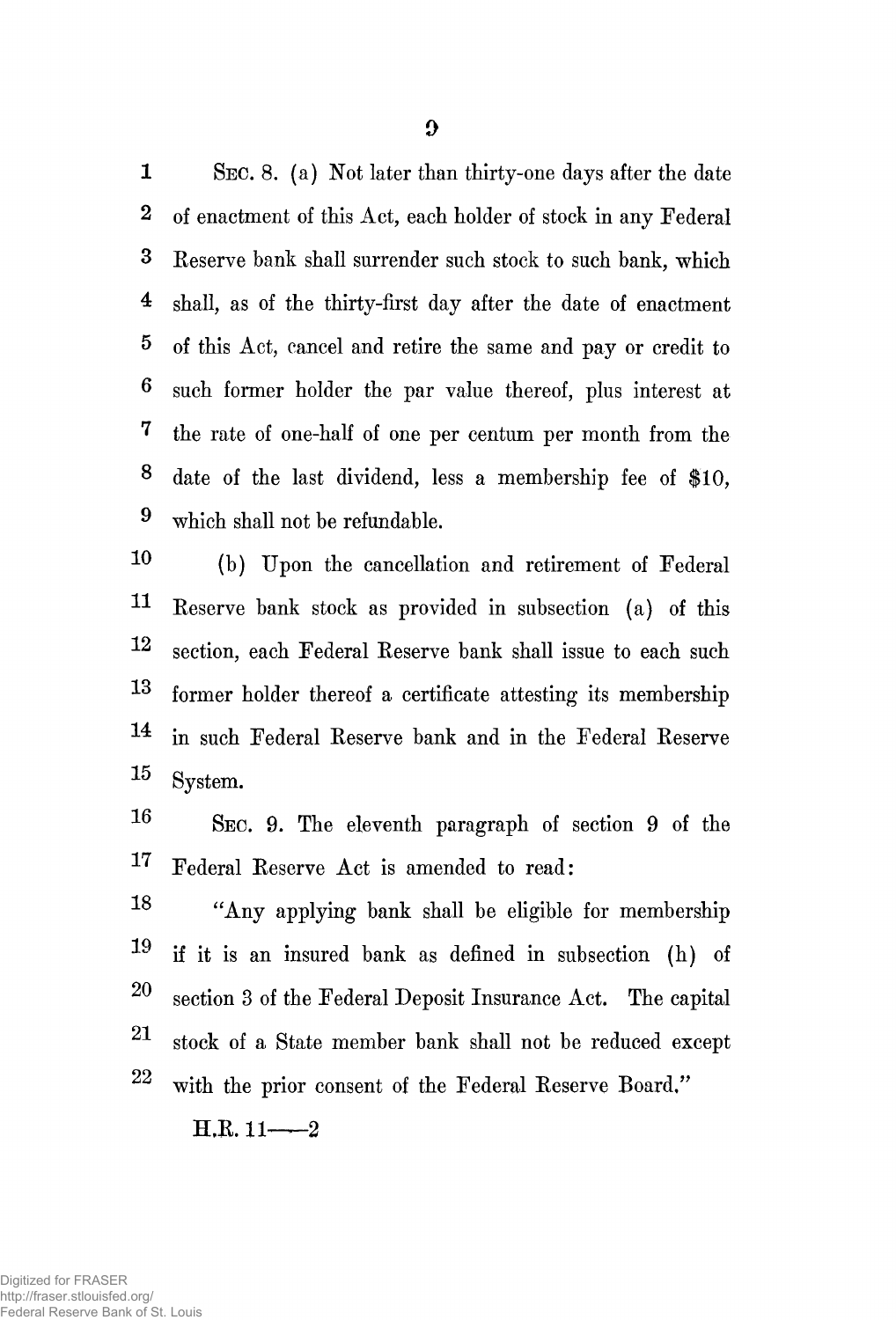1 COORDINATION OF MONETARY POLICIES AND PROGRAMS

2 SEC. 10. (a) Section 12A of the Federal Eeserve Act 3 (12 U.S.C. 263) is amended to read:

4 "SECTION 12A. OPEN MARKET OPERATIONS

5 " (a) No Federal Eeserve bank shall engage or decline 6 to engage in open-market operations under section 14 of this 7 Act except in accordance with the direction of and regula-8 tions adopted by the Board. The Board shall consider, ® adopt, and transmit to the several Federal Eeserve banks 10 regulations relating to the open-market transactions of such  $11$  banks.

12 " (b) All purchases and sales by Federal Reserve banks 13 of paper described in section 14 of this Act as eligible for 14 open-market operations, as well as all other actions and <sup>15</sup> policies of the Federal Reserve banks and the Board in the 16 field of monetary affairs, shall be conducted in accordance 17 with the programs and policies of the President pursuant to 1® the Employment Act of 1946 and other provisions of law. 19 "(c) The Board shall submit a quarterly report to the **20**  Congress stating, in comprehensive detail, its past and 21 prospective actions and policies under this section and other-22 wise with respect to monetary affairs, and indicating specifi-23 cally how such actions and policies facilitate the economic 24 program of the President."

Digitized for FRASER http://fraser.stlouisfed.org/ Federal Reserve Bank of St. Louis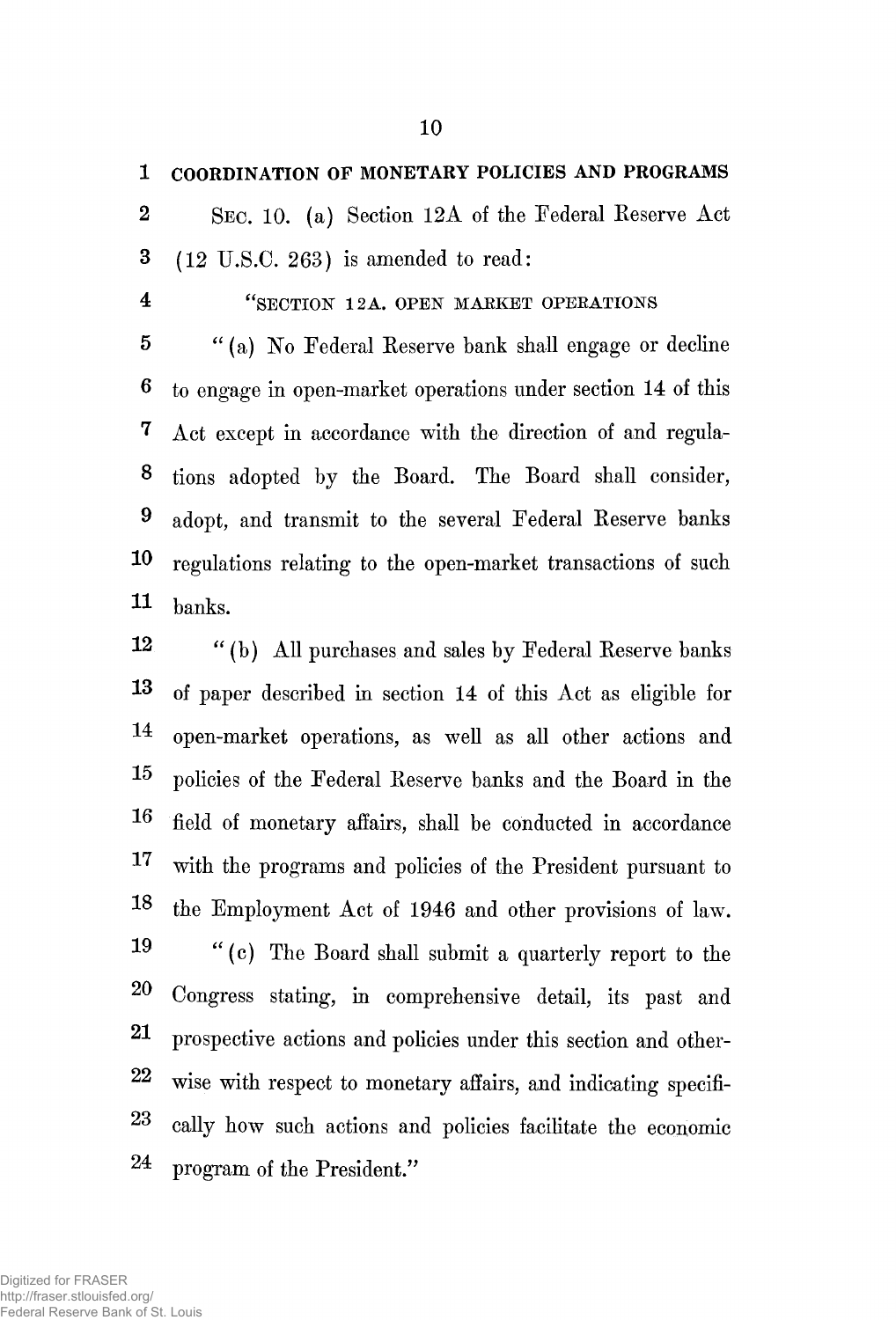| 1                       | ABOLITION OF FEDERAL OPEN MARKET COMMITTEE                   |
|-------------------------|--------------------------------------------------------------|
| $\boldsymbol{2}$        | (b) The Federal Open Market Committee is abolished.          |
| $\bf{3}$                | FEDERAL RESERVE BOARD MEMBERSHIP AND                         |
| $\overline{\mathbf{4}}$ | <b>TENURE</b>                                                |
| $\bf{5}$                | SEC. 11. (a) The first and second paragraphs (12             |
| $\boldsymbol{6}$        | U.S.C. 241 and 242) of section 10 of the Federal Reserve     |
| 7                       | Act are amended to read as follows:                          |
| 8                       | "The Federal Reserve Board (hereinafter referred to          |
| 9                       | as the 'Board') shall be composed of five members ap-        |
| 10                      | pointed by the President by and with the advice and con-     |
| 11                      | sent of the Senate. Each member shall be appointed for       |
| 12                      | a term expiring on June 30 of one of the first five calendar |
| $13\,$                  | years succeeding the year in which he is appointed, as       |
| 14                      | designated by the President at the time of nomination, sub-  |
| $15\,$                  | ject to the limitation that not more than one member of      |
| 16                      | the Board may have a term scheduled to expire within         |
| 17                      | the same calendar year. The members of the Board shall       |
| 18                      | devote their entire time to the business of the Board.       |

19 "The members of the Board shall be ineligible during 20 the time they are in office and for two years thereafter to hold ^ any office, position, or employment in any member bank, 22 except that this restriction shall not apply to a member who 23 bas served the full term for which he was appointed. The 24 President shall designate one member as Chairman, to serve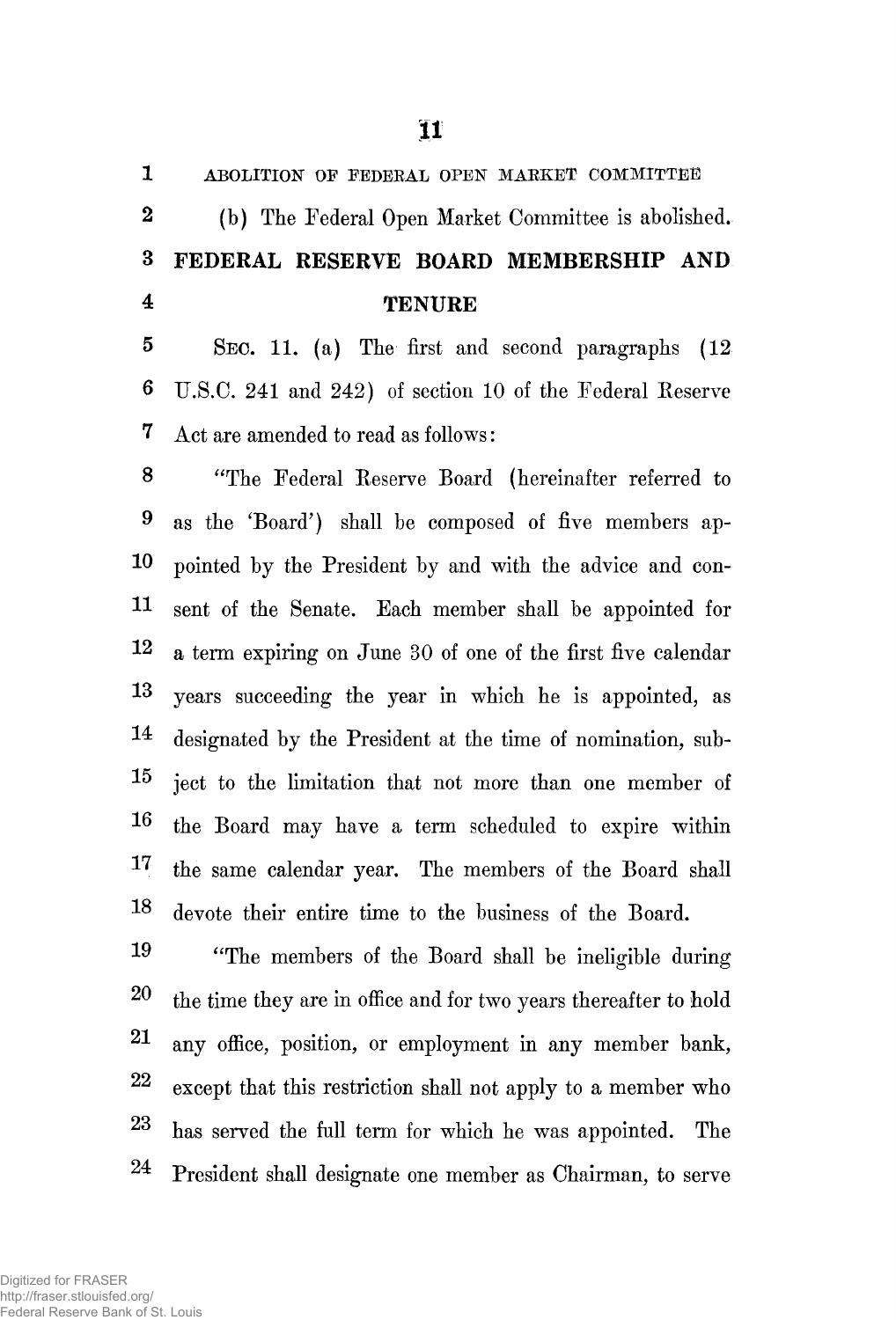1 as such until the expiration of his term of office as a member, **2** or until the President shall designate another member to **3** serve as Chairman, whichever is earlier. The Chairman of **4** the Board, subject to its supervision, shall be its active 5 executive officer. The Chairman may designate one member 6 as Vice Chairman, who shall have power to act in the 7 temporary absence or disability of the Chairman, or in the **8** event of the death, resignation, or permanent incapacity of 9 the Chairman, to act as Chairman pending appointment of 10 his successor. Each member of the Board shall within fifteen 11 days after notice of appointment make and subscribe the 12 oath of office. Upon the expiration of their terms of office, 13 members of the Board shall continue to serve until their 14 successors are appointed and have qualified."

15 (b) The Board of Governors of the Federal Reserve 1® System established under authority of the Federal Reserve 17 Act as in effect prior to the effective date of the amendment 18 made by subsection (a) of this section is abolished. Each 19 member of the Board of Governors of the Federal Reserve 20 System in office immediately prior to the taking effect of 21 such amendment shall be paid one year's salary at his then 22 current rate.

23 (c) On and after the effective date of the amendment 24 made by subsection (a) of this section, any reference (other  $25$  than the reference in subsection (b) of this section) to the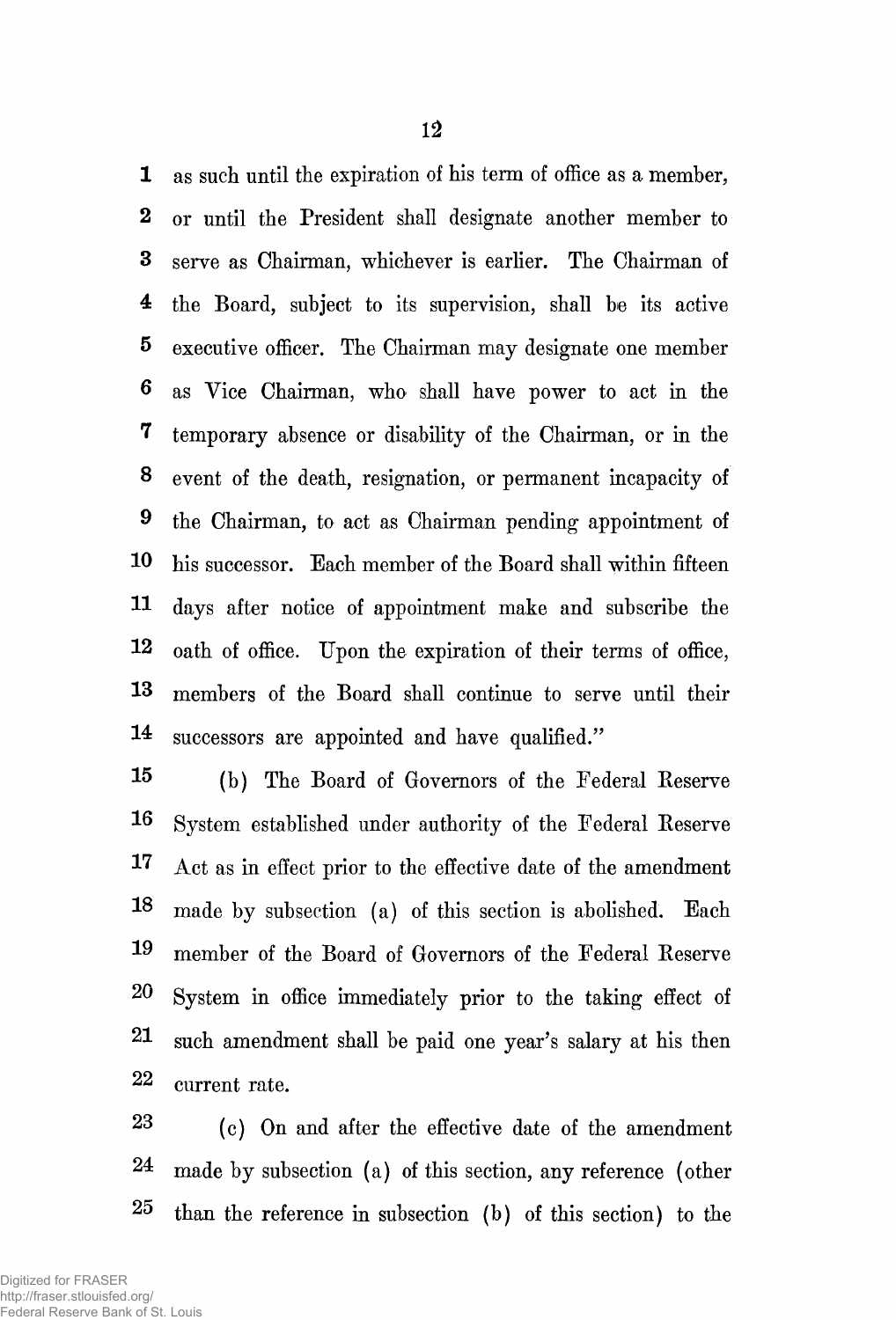1 **2**  3 4 Board of Governors of the Federal Eeserve System in any law, rule, or regulation of the United States or any department or agency thereof shall be deemed a reference to the Federal Reserve Board.

5

**6** 

AUDIT OF FEDERAL RESERVE SYSTEM BY COMPTROLLER GENERAL

7 8 9 **10**  SEC. 12. (a) The Comptroller General shall make, under such rules and regulations as he shall prescribe, an audit for each fiscal year of the Federal Eeserve Board and the Federal Eeserve banks and their branches.

**11 12**  13 14 15 **16**  17 **18**  19 (b) In making the audit required by subsection (a), representatives of the General Accounting Office shall have access to all books, accounts, financial records, reports, files, and all other papers, things, or property belonging to or in use by the entities being audited, including reports of examinations of member banks, and they shall be afforded full facilities for verifying transactions with balances or securities held by depositaries, fiscal agents, and custodians of such entities.

**20 21 22**  23 24  $25$ (c) The Comptroller General shall, at the end of six months after the end of the year, or as soon thereafter as may be practicable, make a report to the Congress on the results of the audit required by subsection (a), and he shall make any special or preliminary reports he deems desirable for the information of the Congress. A copy of each report made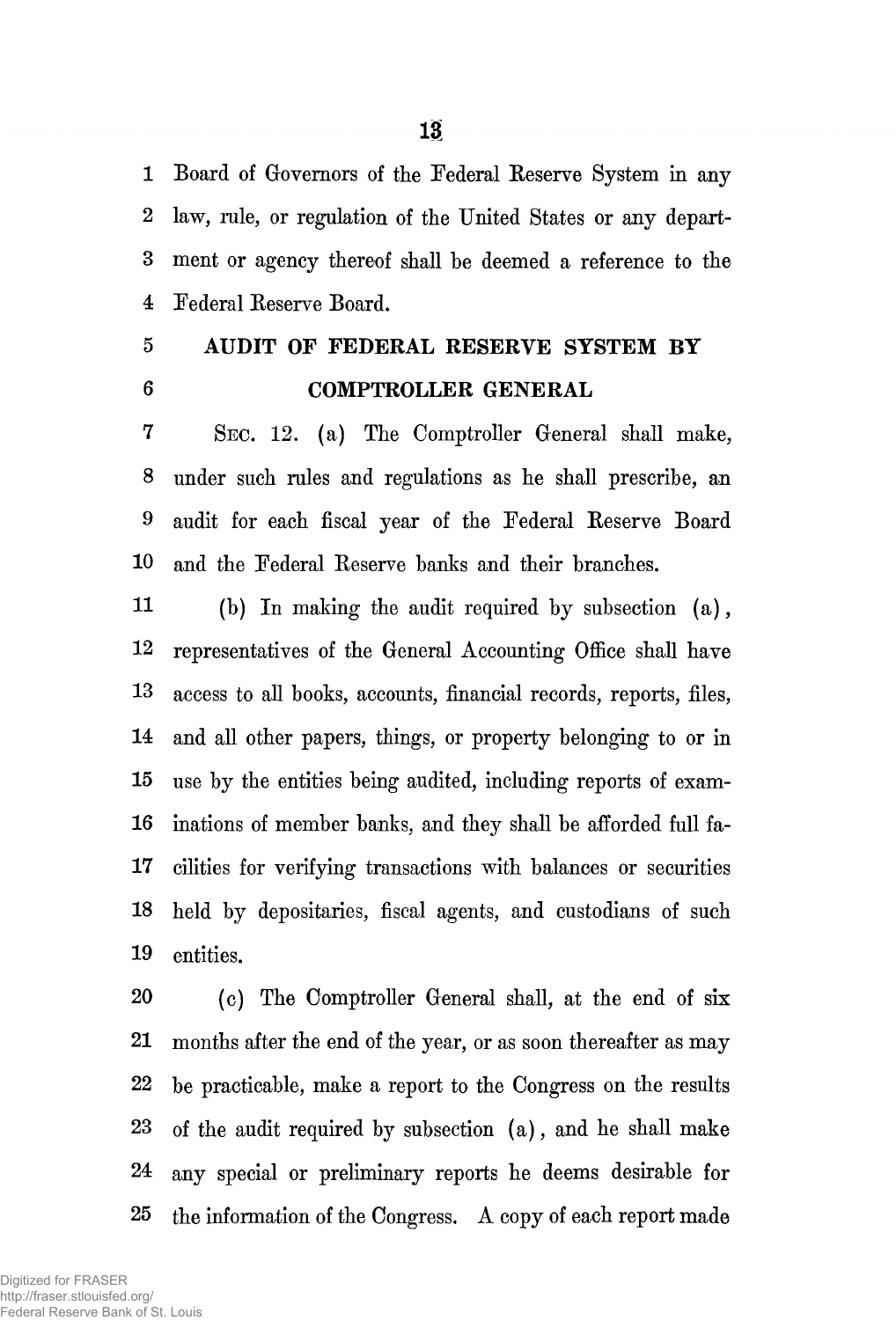1 under this subsection shall be sent to the President of the 2 United States, the Federal Eeserve Board, and the Federal 3 Eeserve banks. In addition to other matters, the report shall 4 include such comments and recommendations as the Comp-5 troller General may deem advisable, including recommenda-6 tions for attaining a more economical and efficient administra-7 tion of the entities audited, and the report shall specifically 8 show any program, financial transaction, or undertaking 9 observed in the course of the audit which in the opinion of 10 the Comptroller General has been carried on without 11 authority of law.

12 (d) The Comptroller General is authorized to employ 13 such personnel and to obtain such temporary and intermittent 14 services as may be necessary to carry out the audit required  $15$  by subsection (a), at such rates as he may determine, with-16 out regard to the civil service and classification laws, and  $17$  without regard to section 15 of the Act of August 2, 1946, 18 as amended (5 U.S.C. 55a).

### $\ddot{\phantom{0}}$ RECEIPTS AND EXPENDITURES OF FEDERAL **20** RESERVE SYSTEM

21 SEC. 13. Section 7 of the Federal Eeserve Act is <sup>2</sup>2 amended by inserting immediately after the section heading 23 the following new paragraph:

24 "The full amount of all interest, discounts, assessments, 25 and fees received by Federal Eeserve banks shall be paid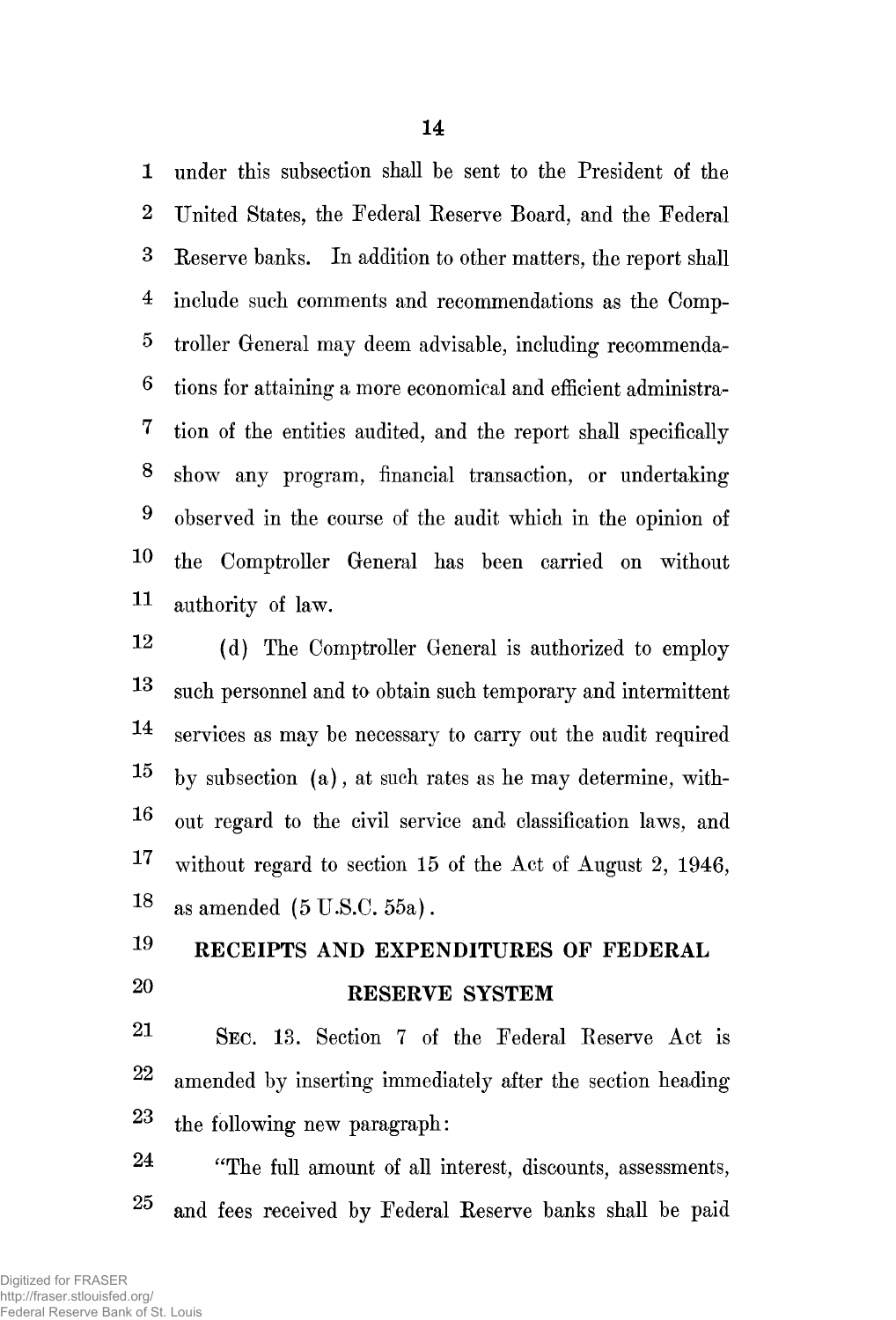1 or credited by such banks to the Secretary of the Treasury 2 and covered into the Treasury as miscellaneous receipts. 3 The expenses of such banks may be paid only from such 4 funds as may be specifically authorized or appropriated for 5 that purpose."

 $6$  SEC. 14. (a) The third paragraph (12 U.S.C, 243) of 7 section 10 of the Federal Reserve Act is amended to read: 8 "There are hereby authorized to be appropriated such 9 sums as may be necessary to pay the expenses of the Fed-10 eral Reserve Board and the salaries of its members and H employees. Subject to the availability of appropriations, 12 the Board may maintain, enlarge, or remodel its office build-13 ing in the District of Columbia and shall have sole control 14 of such building and space therein."

1 5 (b) The fourth paragraph (12 U.S.C. 244) of section 1 6 10 of the Federal Reserve Act is amended by striking the 17 third sentence.

# 18 EFFECTIVE DATE; ACCOUNTING PERIOD

1 9 SEC. 15. Sections 13 and 14 of this Act shall take effect  $20$  on the first day of the first fiscal year which begins after the 21 date of enactment of this Act. During the period between 22 the date of enactment of this Act and the effective date of 23 such sections, the several Federal Reserve banks and the 24 Federal Reserve Board shall take such steps as may be 25 necessary to change their accounting period from the calen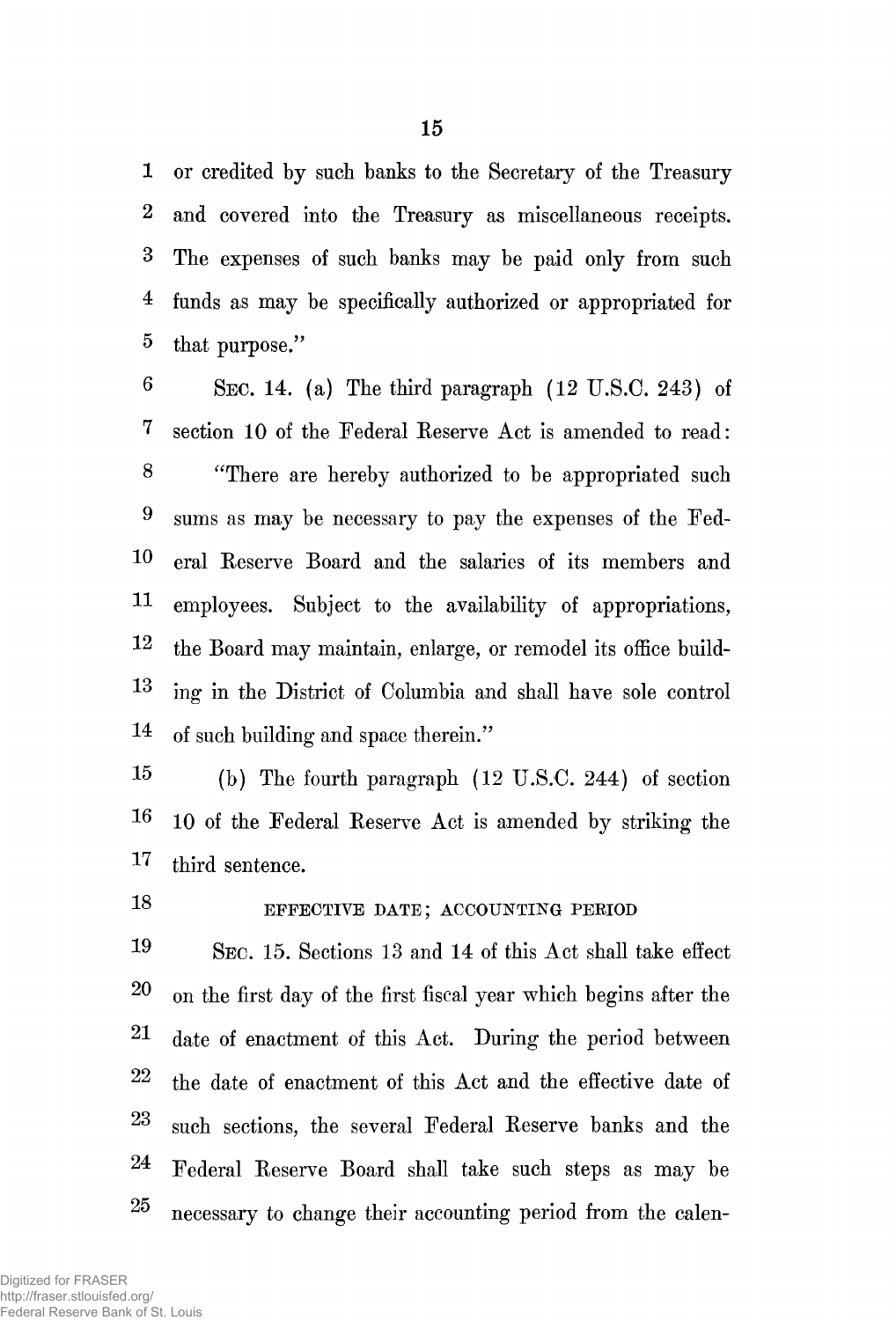1 dar year to the fiscal year and otherwise to bring their 2 accounting practices and procedures into conformity with 3 those employed by other agencies of the United States 4 operated with appropriated funds.

## 5 AMENDMENT OF EMPLOYMENT ACT OF 1946

6 SEC. 16. Subsection (a) of section 3 of the Employment 7 Act of 1946 (15 U.S.C. 1022 $(a)$ ) is amended by adding 8 the following new sentence at the end thereof: "Such pro-9 gram shall include the President's recommendations on fiscal I® and debt management policy and guidelines concerning 11 monetary policy, domestic and foreign, including the growth  $12$  of the money supply as defined by him."